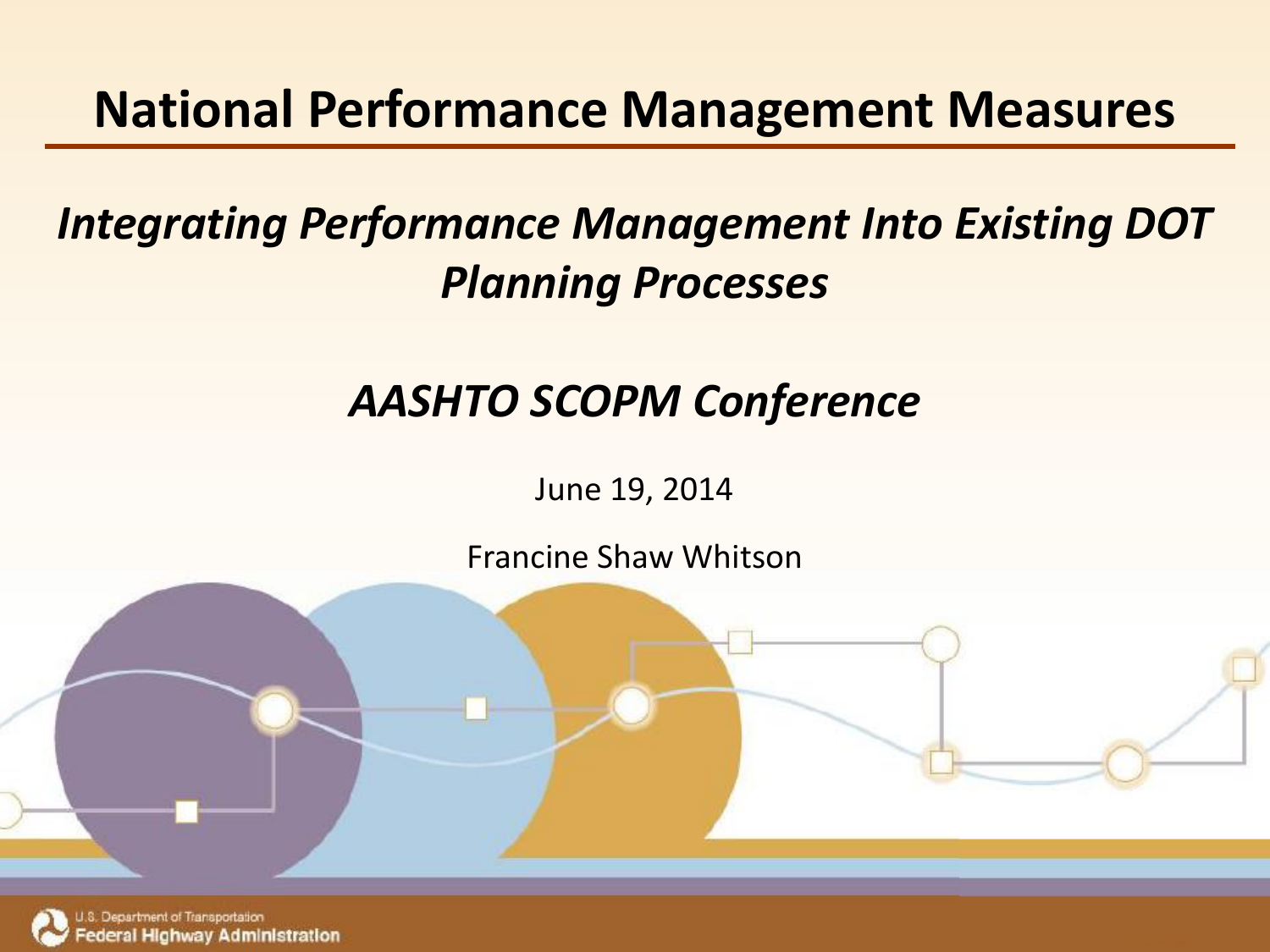#### *MAP-21 -* **STRATEGY AND TARGET DEVELOPMENT PROCESSES**

|                                                                   | <b>Focusing within a Performance Area</b>                                           |                                                                                                                                                                                                                                                                                                                                                                                                                                                             |                                                                                      |                                                                               |  |  |
|-------------------------------------------------------------------|-------------------------------------------------------------------------------------|-------------------------------------------------------------------------------------------------------------------------------------------------------------------------------------------------------------------------------------------------------------------------------------------------------------------------------------------------------------------------------------------------------------------------------------------------------------|--------------------------------------------------------------------------------------|-------------------------------------------------------------------------------|--|--|
|                                                                   | State/MPO                                                                           | Asset Management Plan: National Highway System - Risk-Based - required content                                                                                                                                                                                                                                                                                                                                                                              |                                                                                      |                                                                               |  |  |
|                                                                   |                                                                                     | CMAQ Performance Plan: Tactical document - Project driven - Target setting done by MPO in coordination with State                                                                                                                                                                                                                                                                                                                                           |                                                                                      |                                                                               |  |  |
| Management                                                        |                                                                                     | State Freight Plan (optional): Support National Strategic Plan - Set Target - (base funding)                                                                                                                                                                                                                                                                                                                                                                |                                                                                      |                                                                               |  |  |
|                                                                   |                                                                                     | Strategic Highway Safety Plan: All public roadways-Strategic document (no projects)-Targets - (base funding)                                                                                                                                                                                                                                                                                                                                                |                                                                                      |                                                                               |  |  |
| DEVELOPMENT PROCESSES                                             |                                                                                     | <b>Performance Tradeoffs Determined</b><br>(Resources, Public concerns, Targets, Measures, etc.)                                                                                                                                                                                                                                                                                                                                                            |                                                                                      |                                                                               |  |  |
| Scenarios/Priorities/Resource<br>TARGET<br>AND<br><b>STRATEGY</b> | State                                                                               | •Must consider types of modes/coordination during process (Sec. 135 (a & b))                                                                                                                                                                                                                                                                                                                                                                                | Each State shall<br>establish                                                        | Plan                                                                          |  |  |
|                                                                   |                                                                                     | •The development of the statewide transportation plan should utilize a performance based<br>planning process that includes performance targets on Safety, CMAQ, Freight(Sec. 135 (d))                                                                                                                                                                                                                                                                       | performance<br>targets<br>(Sec. 150 (c))                                             | (f)<br>$\mathsf{L}$<br>Range<br>$\overline{m}$<br>$\overline{ }$<br>$\propto$ |  |  |
|                                                                   | <b>OdM</b>                                                                          | *Development process shall include performance based approach & selection of targets that<br>shall be coordinated with the relevant State for consistency (Sec. 134 (h))<br>. Process includes: Identification of transportation facilities, performance measures/ targets,<br>mitigation activities, financial plan, asset mgmt. strategies, etc. (Sec. 134 (i-j))<br>.MPO's must include measures for targets in Long Range Plan w/ updates every 4/5 yrs | Must establish<br>targets no later<br>than 180 days<br>after State<br>(Sec. 134 (h)) | $\oplus$<br>20-year Long<br>34<br>$\overline{ }$<br>(Sec.                     |  |  |
|                                                                   | Results: Goals/targets that focus across performance areas (Sec. 135 (a) & 134 (c)) |                                                                                                                                                                                                                                                                                                                                                                                                                                                             |                                                                                      |                                                                               |  |  |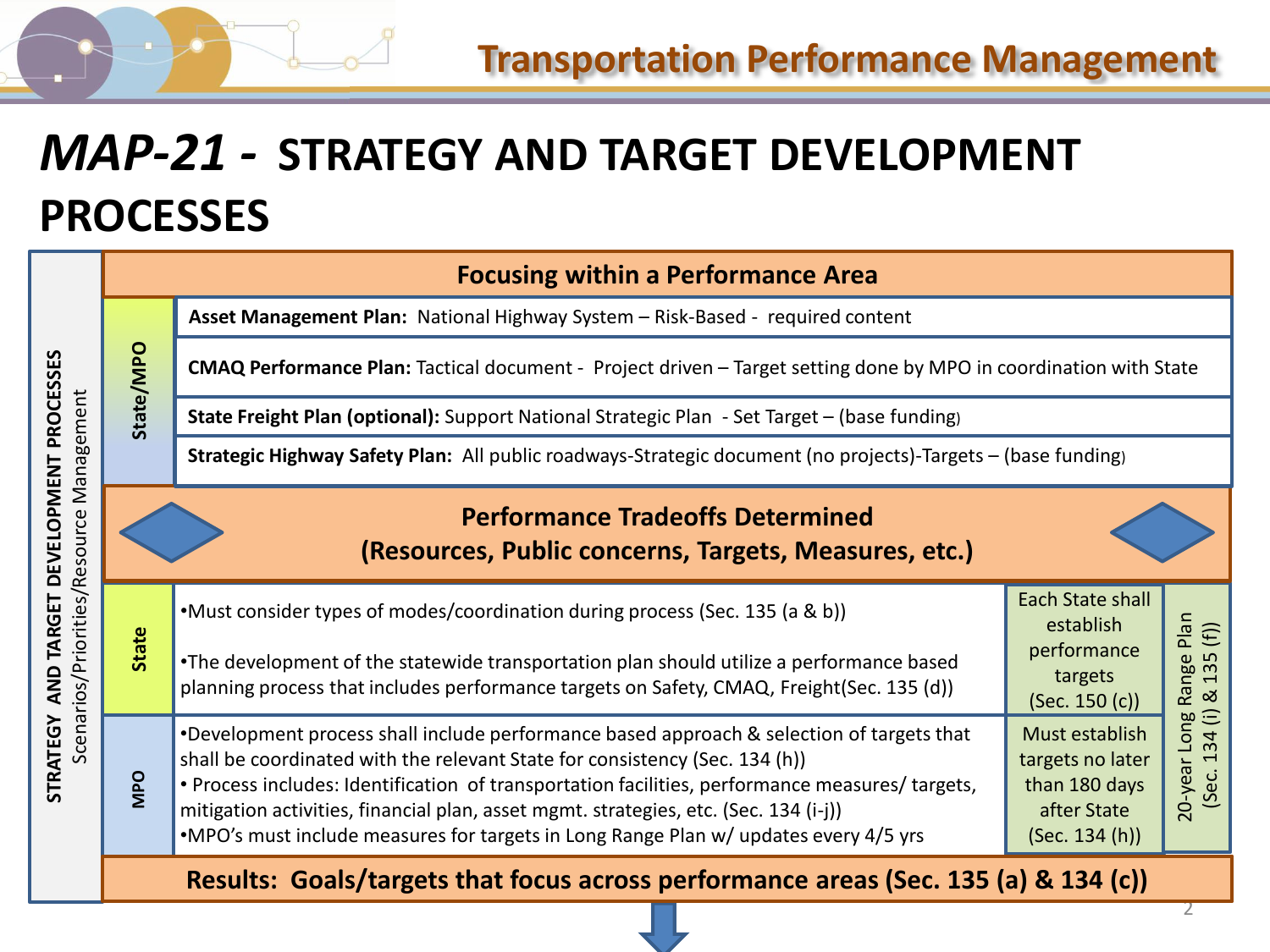

# *MAP-21 – Putting the Pieces Together*

- National Goal Areas
- **Exercise Strategy and Target Development Processes**
- **Program Development**
- Accountability/Reporting

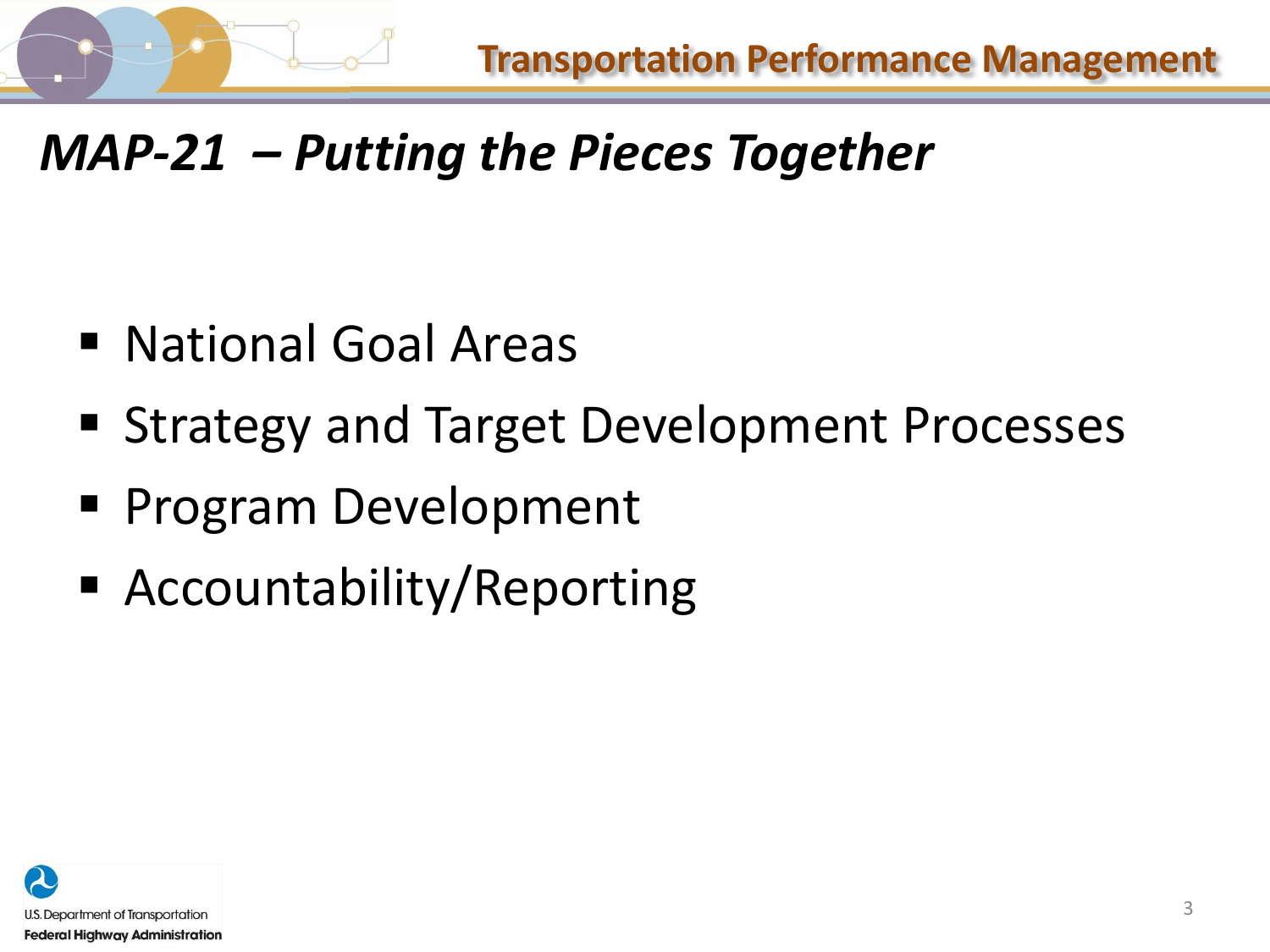**Transportation Performance Management**

### *MAP-21 -NATIONAL GOAL AREAS*

**Putting the Pieces Together - Moving Ahead for Progress in the 21st Century**

#### **National Goals:**

**Safety** 

**US DOT/ FHWA** 

- Infrastructure Condition
- Congestion Reduction
- Reduce Project Delivery Delays
- System Reliability, Freight Movement
- Environmental Sustainability.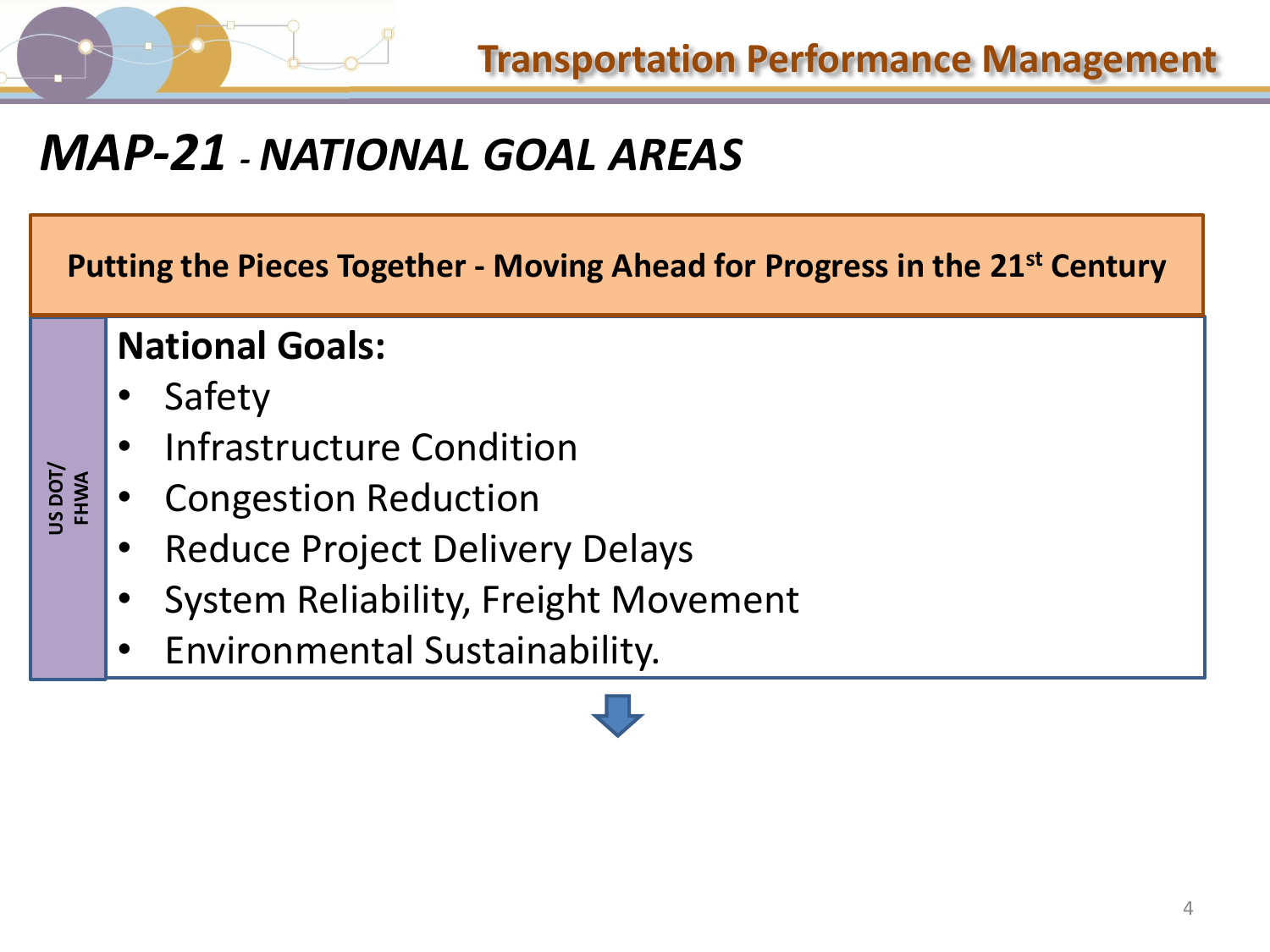

## *MAP-21 - PROGRAM DEVELOPMENT*

| <b>IS/NHS</b><br><b>IS/NHS</b><br><b>IS/NHS</b><br>Congestion/<br><b>DEVELOPMENT</b><br>Safety<br>Freight<br><b>Bridge Condition</b><br><b>Pavement Condition</b><br>Performance<br><b>Emissions</b><br>commitment<br><b>Investments to Achieve Targets Outlined in STIP/TIP</b><br>State/MPO<br>uea/-<br>A statewide transportation improvement program shall include, to the maximum extent practicable, a discussion of<br>the anticipated effectiveness of the plan towards achieving the performance targets established in the statewide |                   | <b>STIP/TIP Development with Targets</b>                                                        |  |  |  |  |  |
|------------------------------------------------------------------------------------------------------------------------------------------------------------------------------------------------------------------------------------------------------------------------------------------------------------------------------------------------------------------------------------------------------------------------------------------------------------------------------------------------------------------------------------------------|-------------------|-------------------------------------------------------------------------------------------------|--|--|--|--|--|
|                                                                                                                                                                                                                                                                                                                                                                                                                                                                                                                                                | PROGRAM<br>Target | $\widehat{g}$                                                                                   |  |  |  |  |  |
|                                                                                                                                                                                                                                                                                                                                                                                                                                                                                                                                                |                   | 135<br>pge<br>ఱ                                                                                 |  |  |  |  |  |
|                                                                                                                                                                                                                                                                                                                                                                                                                                                                                                                                                |                   | transportation plan, linking investment priorities to those performance targets. (Sec. 135 (g)) |  |  |  |  |  |
| US<br>NOT/<br>FHWA<br>Secretary shall certify that the planning process of MPO serving a TMA is being carried out in<br>accordance with applicable provisions (Sec. 134 (k))                                                                                                                                                                                                                                                                                                                                                                   |                   |                                                                                                 |  |  |  |  |  |

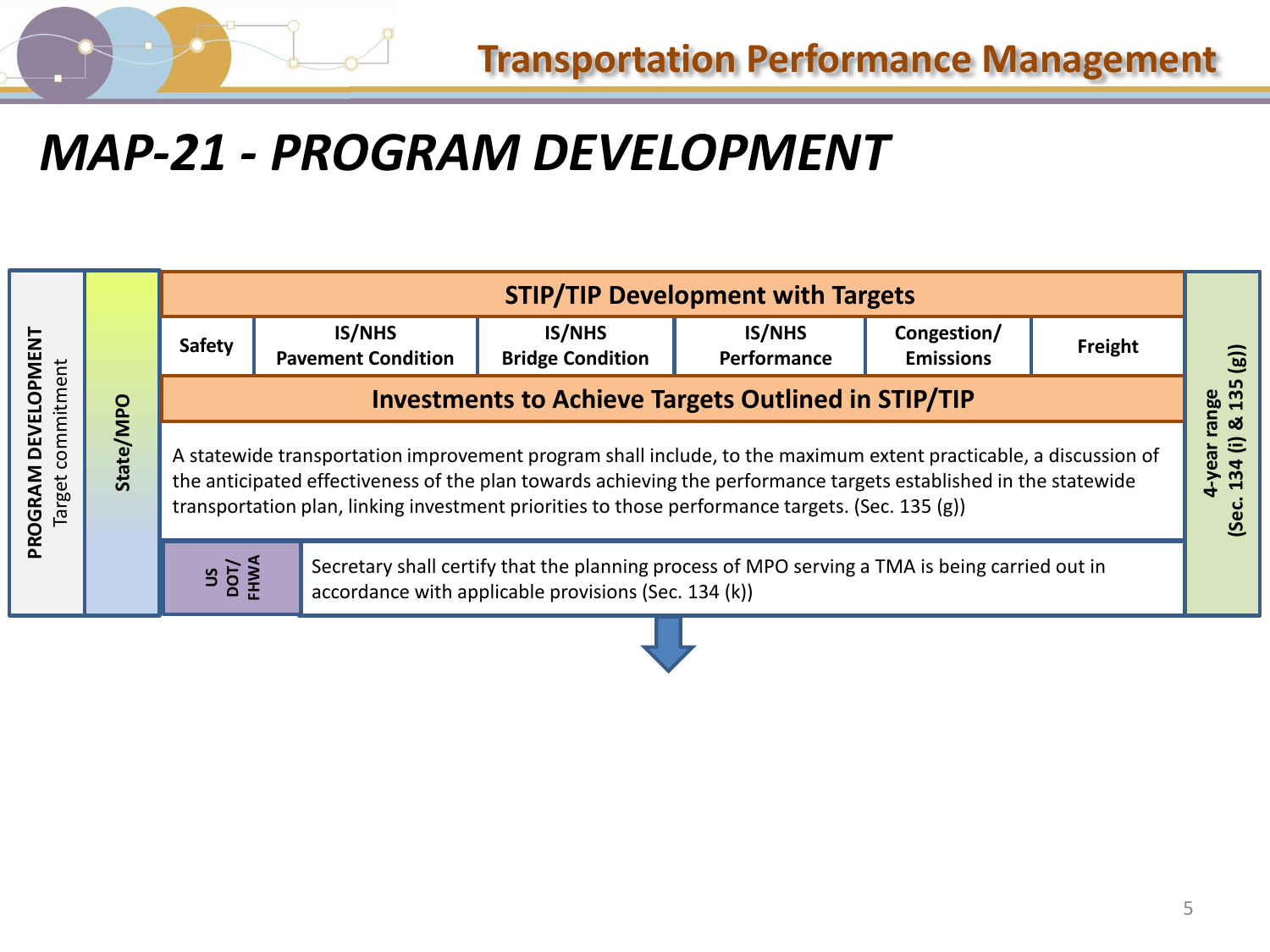

### *MAP-21 - ACCOUNTABILITY/REPORTING*

|                          | OdM/<br><b>State</b> | <b>Design and Construct Projects/Carry out Strategies</b>                                                                                                                                                                                                                                                          |
|--------------------------|----------------------|--------------------------------------------------------------------------------------------------------------------------------------------------------------------------------------------------------------------------------------------------------------------------------------------------------------------|
| <b>ORTING</b><br>nalysis |                      | Evaluate plan performance: Do program and delivered projects support performance, budget and quality targets, and does<br>investment commitment achieve desired outcomes and provide for continual improvement?                                                                                                    |
| 핉                        |                      | <b>States Report on Performance</b>                                                                                                                                                                                                                                                                                |
| ults<br><b>Res</b><br>ݠ  |                      | DOT/FHWA will assess the biennial report that States shall submit showing their progress towards achieving targets. (Sec. 150<br>(e)                                                                                                                                                                               |
| ction,                   |                      | <b>DOT Secretary Reports to Congress on Performance</b>                                                                                                                                                                                                                                                            |
| ACCOUNT                  | ႙ၟ<br><u>S</u>       | Not later than 5 years after enactment of MAP-21, the Secretary will submit a report to Congress evaluating the overall<br>effectiveness of performance based planning, progress towards achieving national performance goals, technical capacity, as<br>well as other State/MPO results. (Sec. 134 (I) & 135 (h)) |